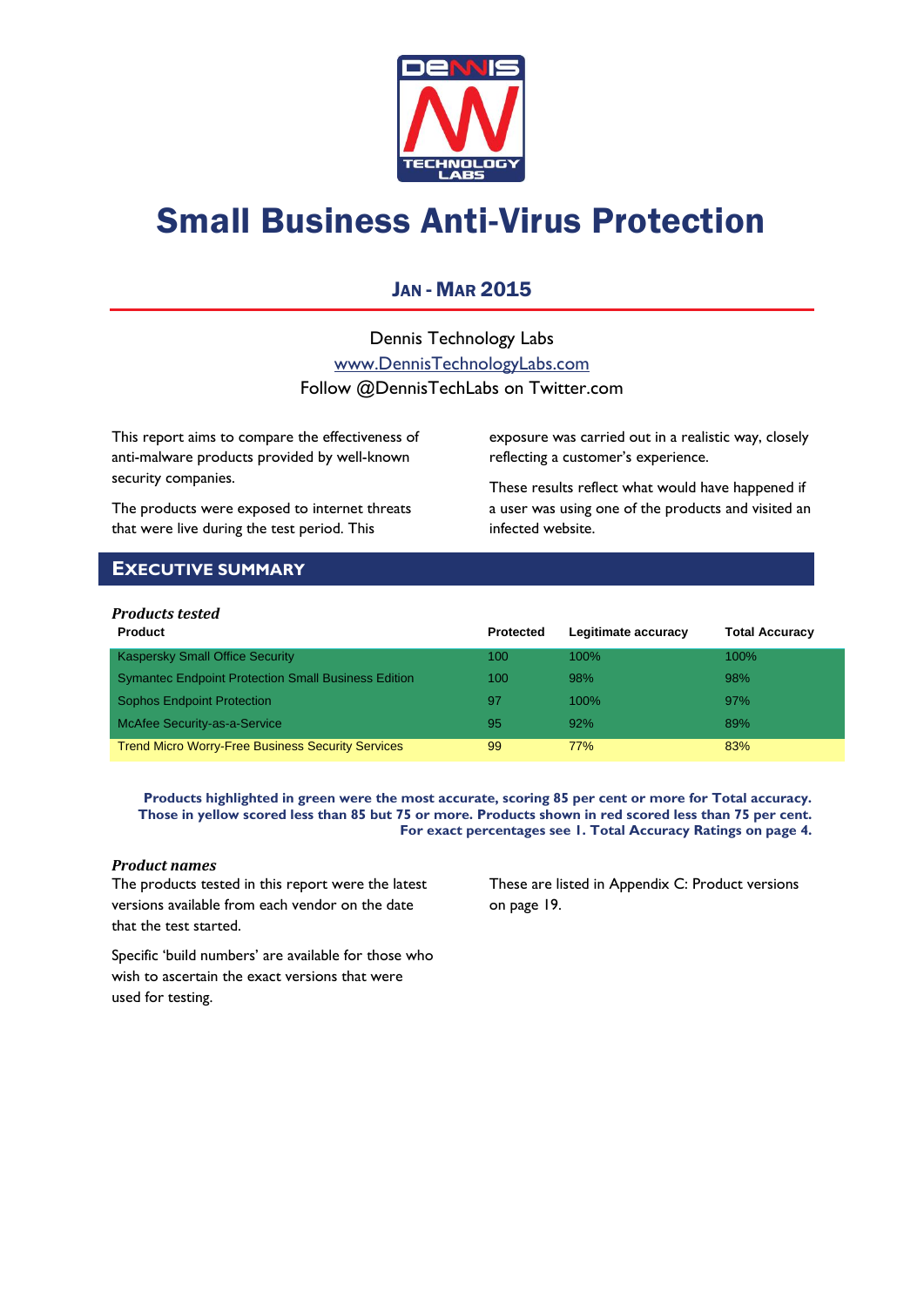### ■ The effectiveness of anti-malware security suites varies widely.

Most products were compromised at least once but half protected against 99 – 100 per cent of the threats. The least effective, from McAfee and Trend Micro, protected against between 80 and 90 per cent of the threats.

### **Blocking malicious sites based on reputation is an effective approach.**

Those products that prevented users from visiting the malicious sites in the first place gained a significant advantage. If the malware can't download onto the victim's computer then the anti-malware software faces less of an ongoing challenge.

### **Some anti-malware programs are too harsh when evaluating legitimate software**

Most of the products did not bother users when installing legitimate software. Trend Micro's product stands out as being particularly paranoid and onerous to use, while products from Sophos and Kaspersky Lab were completely unobtrusive.

### **Which was the best product?**

The most accurate programs were Kaspersky Small Office Security, Symantec Endpoint Protection Small Business Edition and Sophos Endpoint Protection, all of which won AAA awards in this test.

Simon Edwards, Dennis Technology Labs, 17th Apr 2015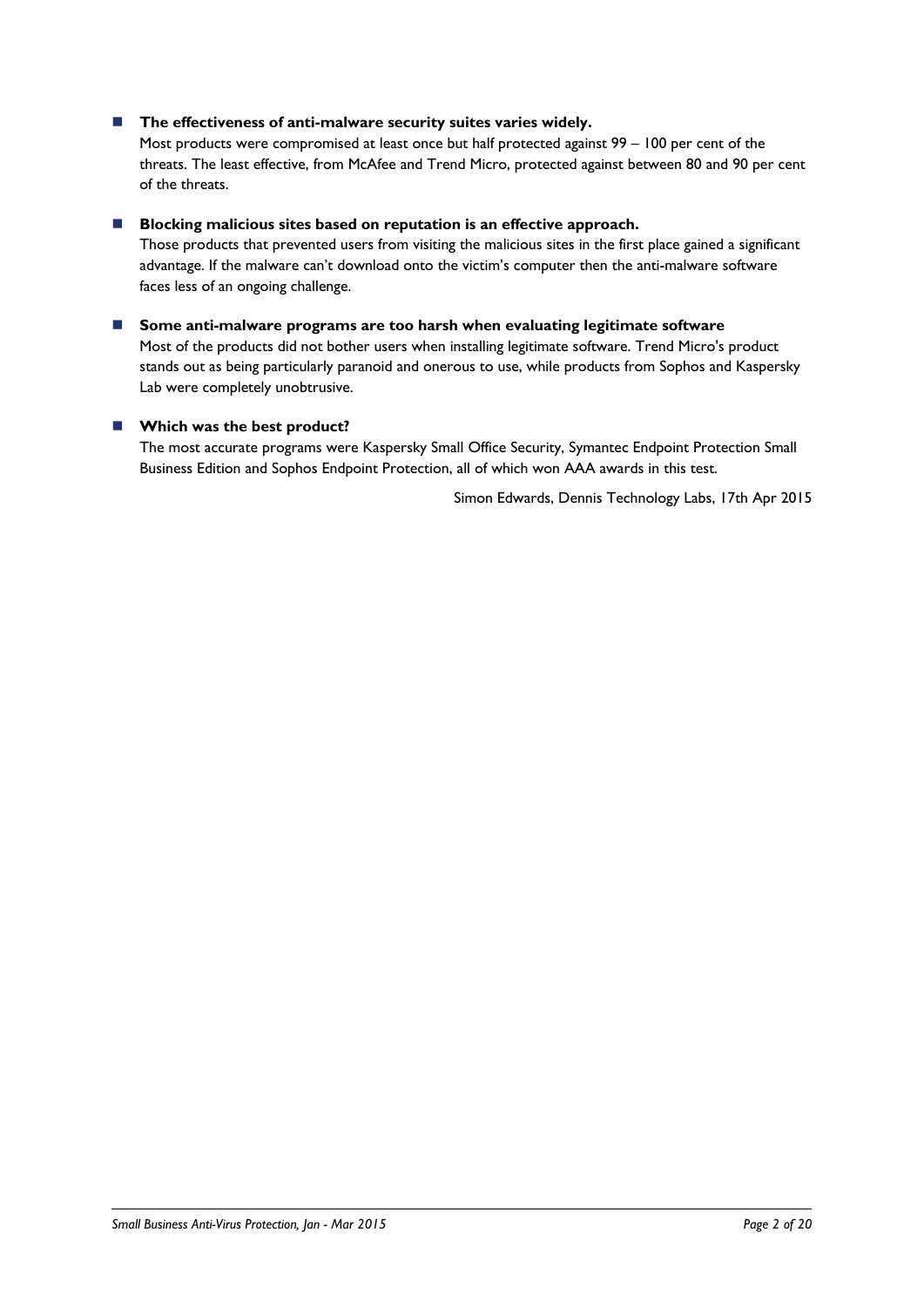# <span id="page-2-0"></span>**CONTENTS**

Document version 1.0. Written 17th Apr 2015. 1.1 Edited 21st April 2015: Removed one product.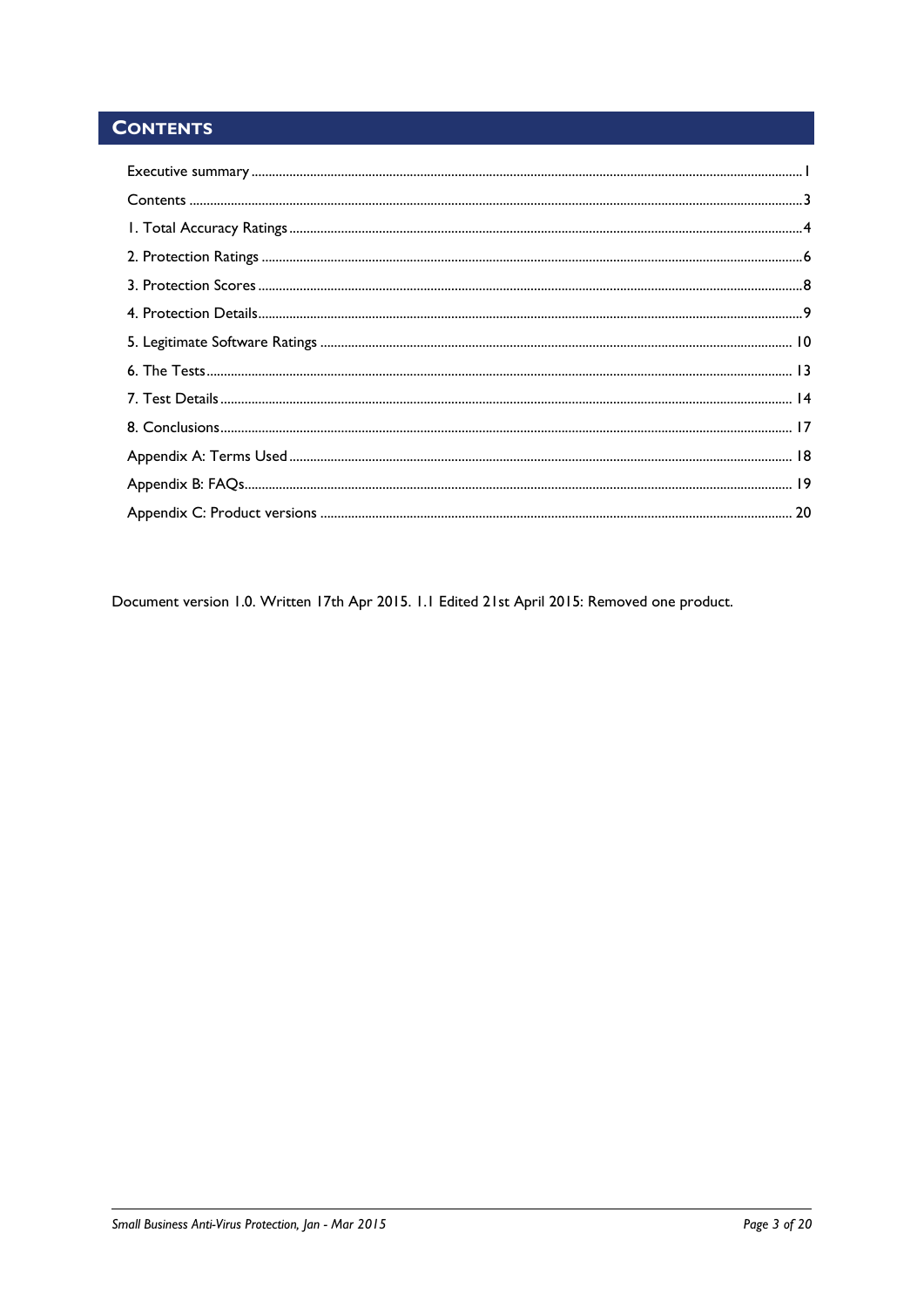# <span id="page-3-0"></span>**1. TOTAL ACCURACY RATINGS**

The total accuracy ratings provide a way to judge how effectively the security programs work by looking at a single graph.

Anti-malware software should not just detect threats. It should allow legitimate software to run unhindered as well.

The results below take into account how accurately the programs treated threats and handled legitimate software.



**The total accuracy ratings take into account successes and failures with both malware and legitimate applications.**

We ran two distinct tests: one that measured how the products handled internet threats and one that measured how they handled legitimate programs.

The ideal product would block all threats and allow all legitimate applications.

When a product fails to protect the system against a threat it is compromised. When it warns against, or even blocks, legitimate software then it generates a 'false positive' result.

Products gain points for stopping threats successfully and for allowing users to install and run legitimate software. Products lose points for failing to stop threats and when they handle legitimate files incorrectly.

Each product then receives a final rating based on its performance in each of the 'threat' and 'legitimate software' tests.

These results show a combined accuracy rating, taking into account each product's performance with both threats and non-malicious software.

There is a maximum possible score of 1,018 and a minimum of -1,218.

See *5. Legitimate Software Ratings* on page 10 for detailed results and an explanation on how the false positive ratings are calculated.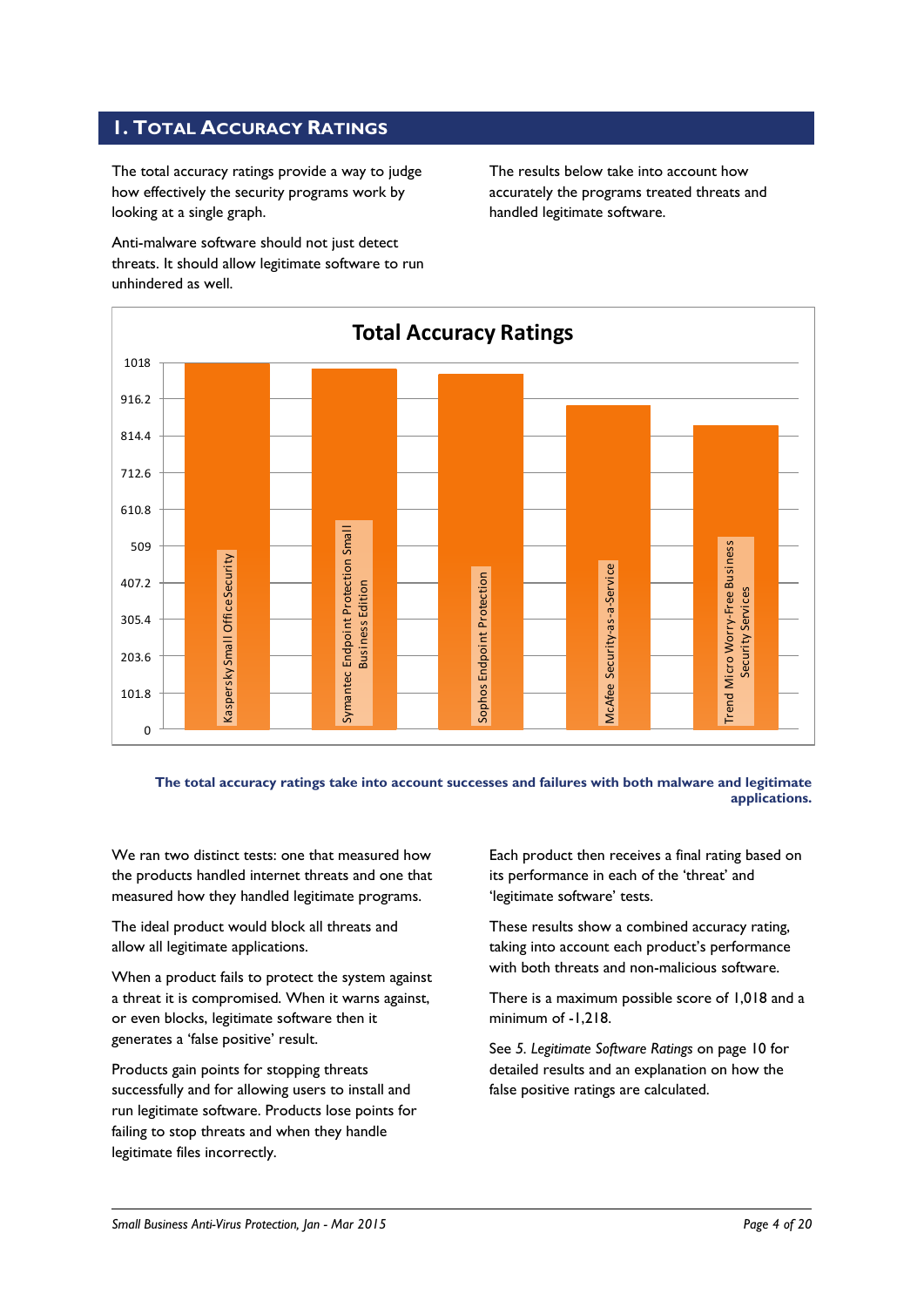### TOTAL ACCURACY RATINGS

| <b>Product</b>                                             | <b>Total Accuracy Rating</b> | Percentage | Award |
|------------------------------------------------------------|------------------------------|------------|-------|
| Kaspersky Small Office Security                            | 1018                         | 100%       | AAA   |
| <b>Symantec Endpoint Protection Small Business Edition</b> | 1000                         | 98%        | AAA   |
| Sophos Endpoint Protection                                 | 986                          | 97%        | AAA   |
| McAfee Security-as-a-Service                               | 901                          | 89%        | A     |
| <b>Trend Micro Worry-Free Business Security Services</b>   | 844                          | 83%        | в     |

### **Awards**

The following products win Dennis Technology Labs awards:

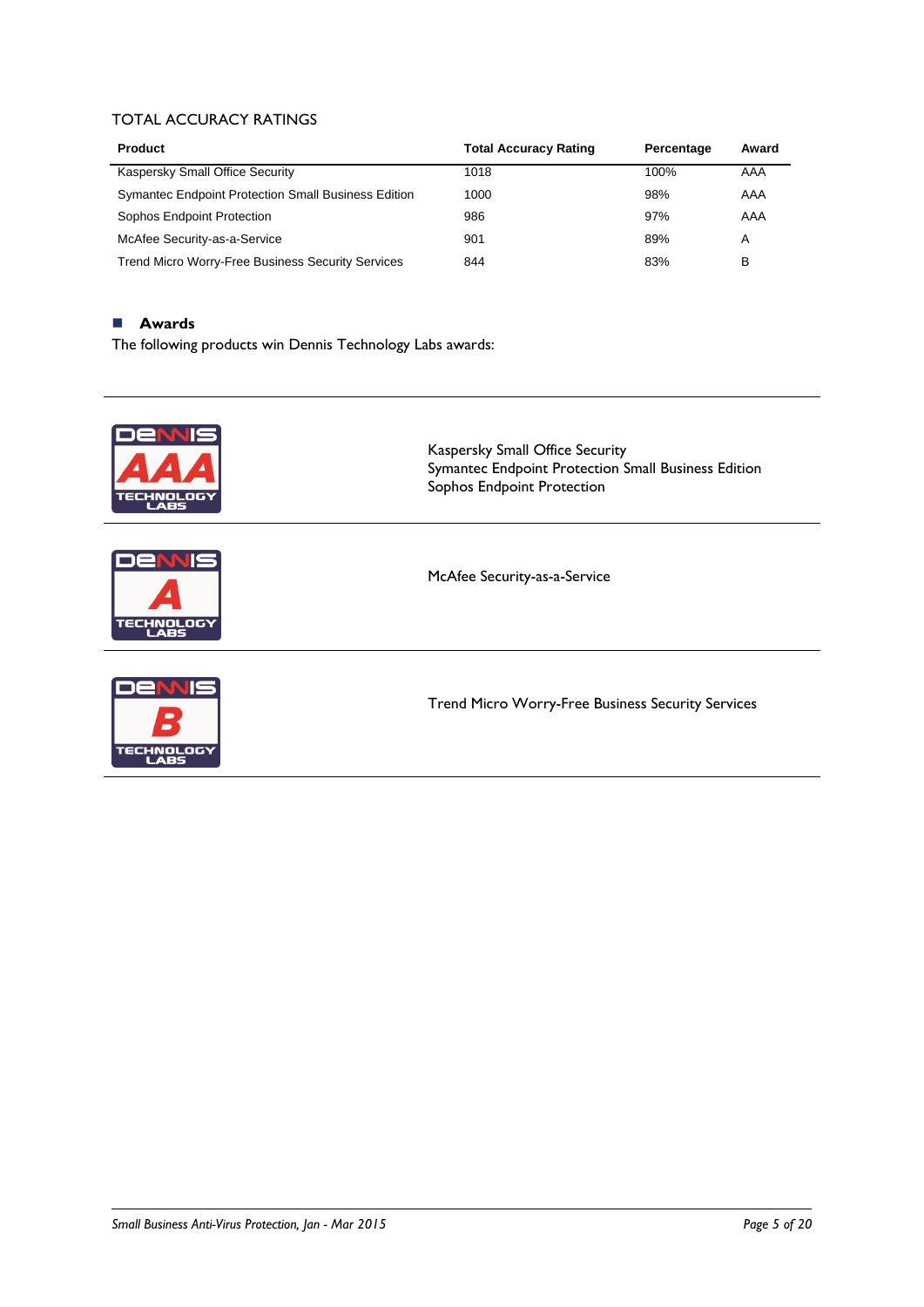# <span id="page-5-0"></span>**2. PROTECTION RATINGS**

The following results show how each product was scored for its accuracy in handling malware only. They do not take into account false positives.

### **Neutralize (+1)**

If the product terminated a running threat the result was a neutralization. The product protected the system and was awarded one point.

 **Neutralize, complete remediation (+2)** The product was awarded a bonus point if, in addition to stopping the malware, it removed all hazardous traces of the attack.

### **Defense (+3)**

Products that prevented threats from running 'defended' the system and were awarded three points.

### **Compromise (-5)**

If the threat ran uninhibited on the system, or the system was damaged, five points were deducted.

The best possible protection rating is 300 and the worst is -500.



### **With protection ratings we award products extra points for completely blocking a threat, while removing points when they are compromised by a threat.**

How we calculate the ratings The protection ratings are calculated like this:

> *Protection rating = (3x number of defenses) + (1x number of neutralizations + (1x number of complete remediations)) + (-5x number of compromises)*

Note that the 'number of full remediations' value refers only to cases of neutralization for which full

remediation was achieved. Full remediation is automatically assumed for all cases of 'defense'.

The score weighting gives credit to products that deny malware any opportunity to tamper with the system and penalizes heavily those that fail.

It is possible to apply your own weightings if you feel that compromises should be penalized more or less heavily. To do so use the results from *4. Protection Details* on page 9.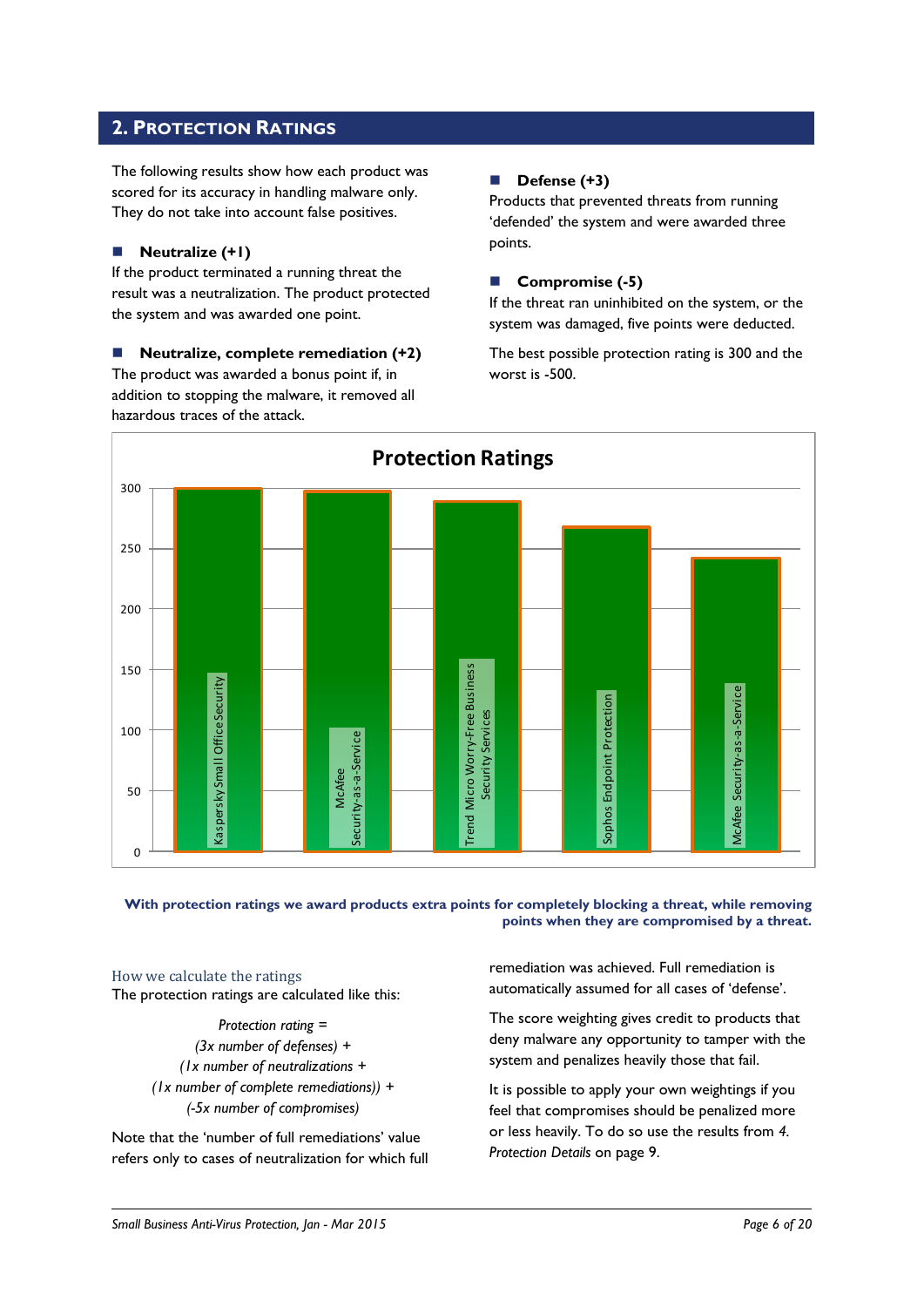### PROTECTION RATINGS

| <b>Product</b>                                             | <b>Protection Rating</b> |
|------------------------------------------------------------|--------------------------|
| Kaspersky Small Office Security                            | 300                      |
| <b>Symantec Endpoint Protection Small Business Edition</b> | 298                      |
| <b>Trend Micro Worry-Free Business Security Services</b>   | 290                      |
| Sophos Endpoint Protection                                 | 268                      |
| McAfee Security-as-a-Service                               | 243                      |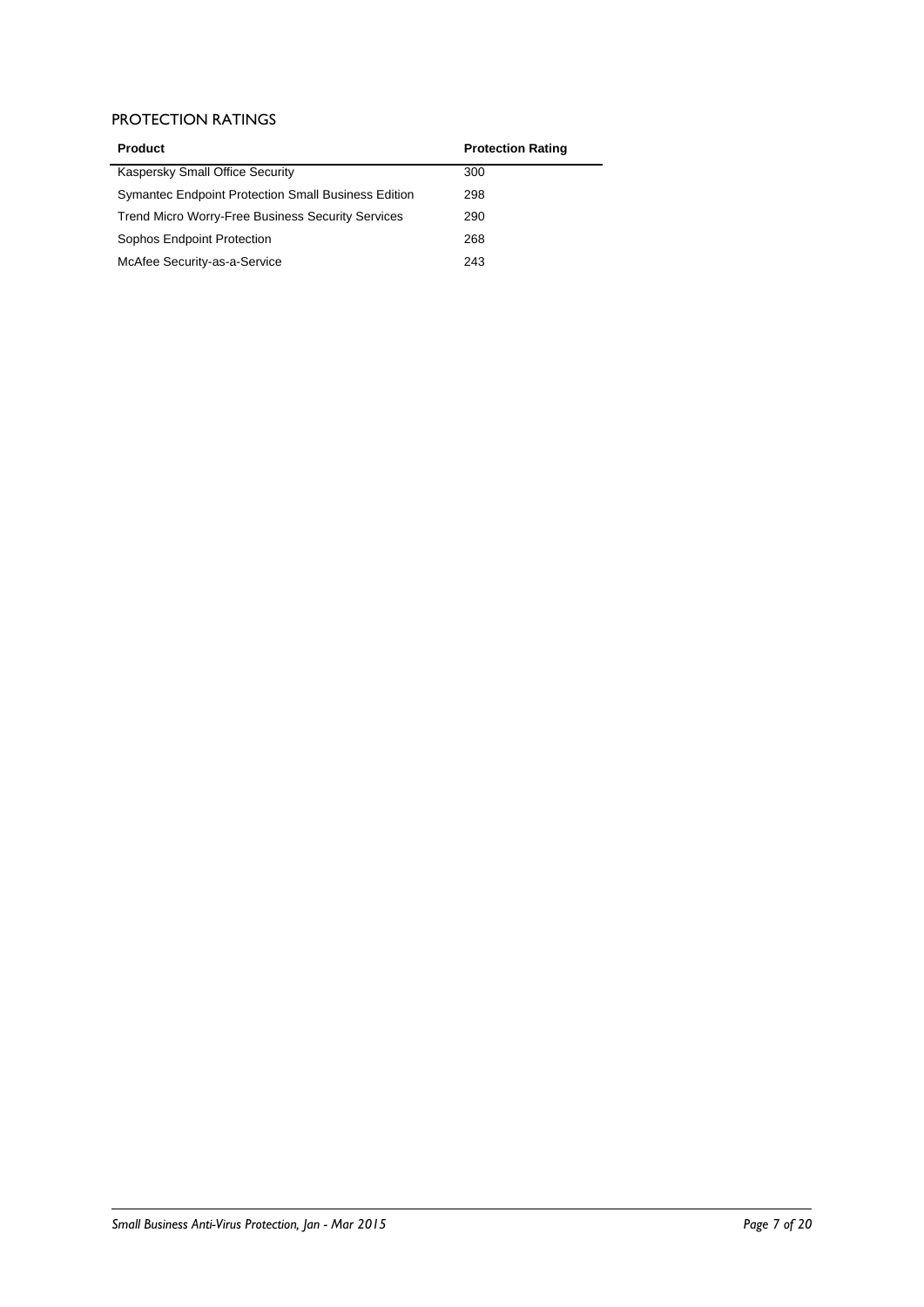# <span id="page-7-0"></span>**3. PROTECTION SCORES**

The following illustrates the general level of protection, combining defended and neutralized results.

There is no distinction made between these different levels of protection. Either a system is protected or it is not.



### **The protection scores simply indicate how many time each product prevented a threat from compromising the system.**

### PROTECTION SCORES

| <b>Product</b>                                             | <b>Protected Scores</b> |
|------------------------------------------------------------|-------------------------|
| Kaspersky Small Office Security                            | 100                     |
| <b>Symantec Endpoint Protection Small Business Edition</b> | 100                     |
| <b>Trend Micro Worry-Free Business Security Services</b>   | 99                      |
| Sophos Endpoint Protection                                 | 97                      |
| McAfee Security-as-a-Service                               | 95                      |

(Average: 98 per cent)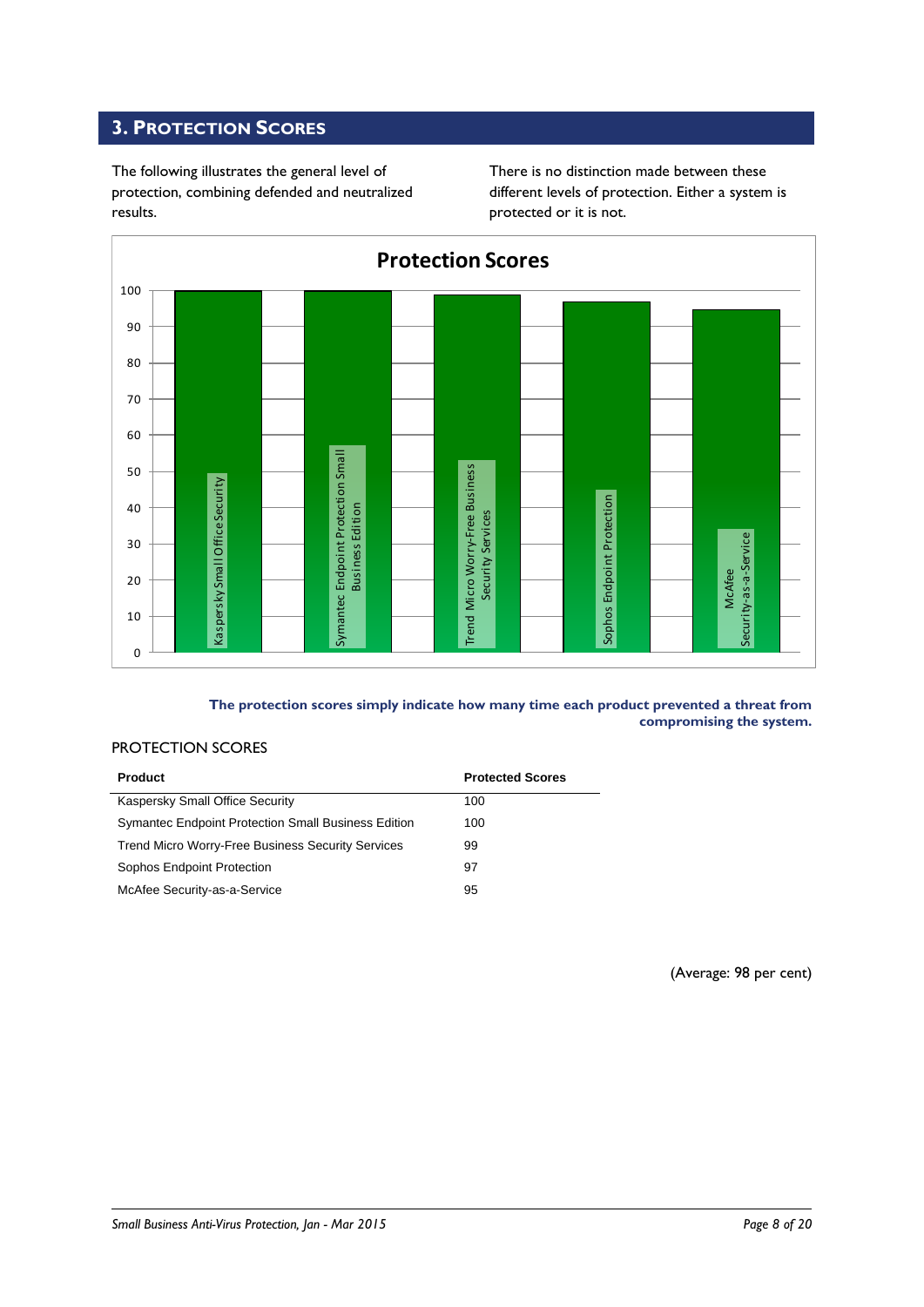# <span id="page-8-0"></span>**4. PROTECTION DETAILS**

The security products provided different levels of protection. When a product *defended* against a threat, it prevented the malware from gaining a foothold on the target system. A threat might have

been able to exploit or infect the system and, in some cases, the product *neutralized* it either after the exploit ran or later. When it couldn't the system was *compromised*.



#### **The graph shows details on how the products handled the attacks. They are ordered according to their protection scores. For overall protection scores see** *3. Protection Scores* **on page 8.**

### PROTECTION DETAILS

| Product                                                    | Defended | <b>Neutralized</b> | <b>Compromised</b> | Protected |
|------------------------------------------------------------|----------|--------------------|--------------------|-----------|
| <b>Symantec Endpoint Protection Small Business Edition</b> | 99       |                    |                    | 100       |
| Kaspersky Small Office Security                            | 100      | 0                  |                    | 100       |
| <b>Trend Micro Worry-Free Business Security Services</b>   | 98       |                    |                    | 99        |
| Sophos Endpoint Protection                                 | 92       | 5                  |                    | 97        |
| McAfee Security-as-a-Service                               | 86       | 9                  |                    | 95        |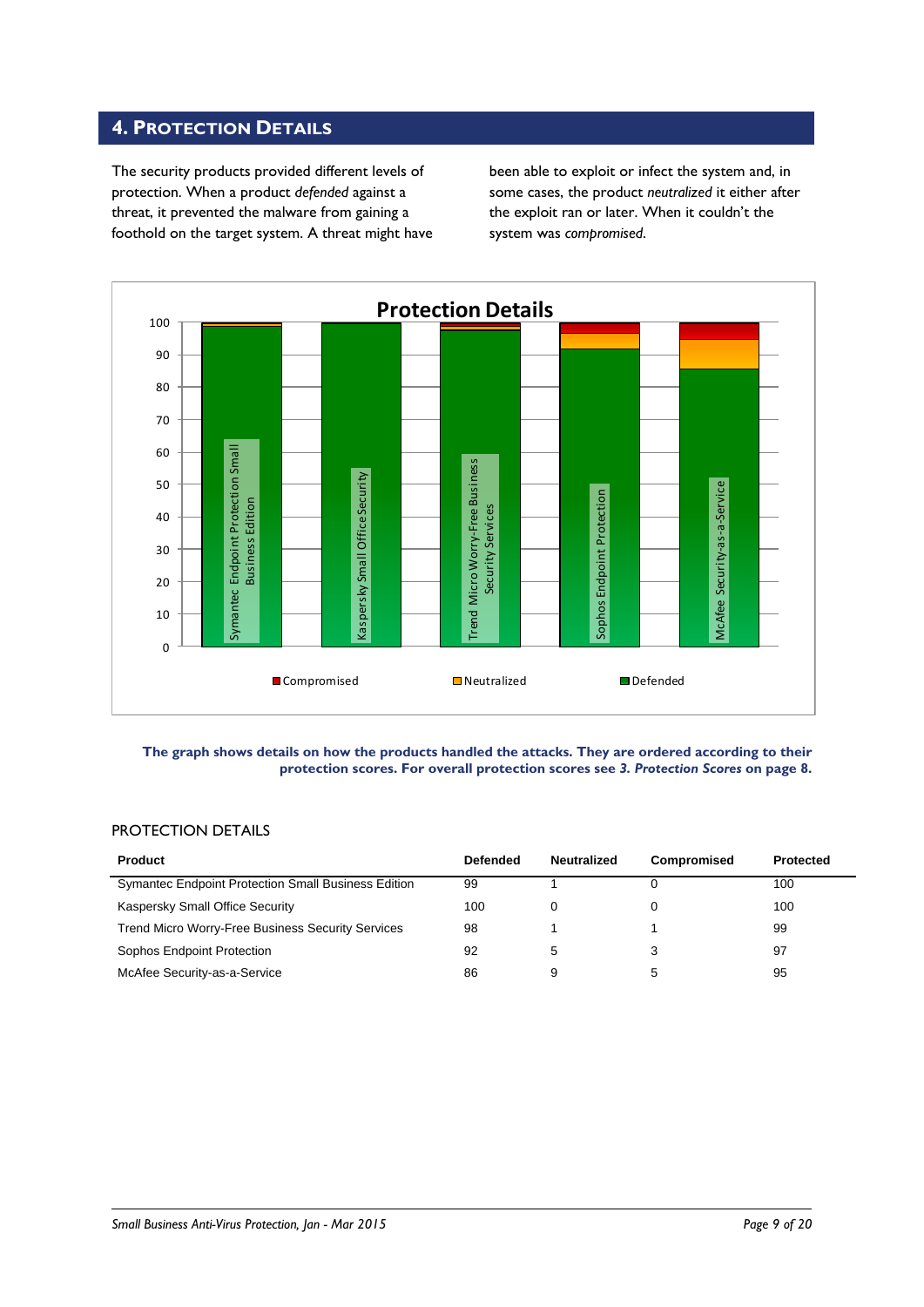# <span id="page-9-0"></span>**5. LEGITIMATE SOFTWARE RATINGS**

The legitimate software accuracy ratings provide a way to judge how effectively the security programs handle non-malicious software by looking at a single graph.

Anti-malware software should allow legitimate software to run unhindered. These results take

into account the level of any interaction that the product demands of the user, as well as the prevalence of the legitimate program.

To understand how we calculate these ratings see 5.3 Accuracy ratings on page 12.



**When a product misclassified a popular program it faced a stronger penalty than if the file was more obscure.**

### LEGITIMATE SOFTWARE RATINGS

| <b>Product</b>                                             | <b>Accuracy Rating</b> |
|------------------------------------------------------------|------------------------|
| Kaspersky Small Office Security                            | 718                    |
| Sophos Endpoint Protection                                 | 718                    |
| <b>Symantec Endpoint Protection Small Business Edition</b> | 702                    |
| McAfee Security-as-a-Service                               | 658                    |
| <b>Trend Micro Worry-Free Business Security Services</b>   | 554                    |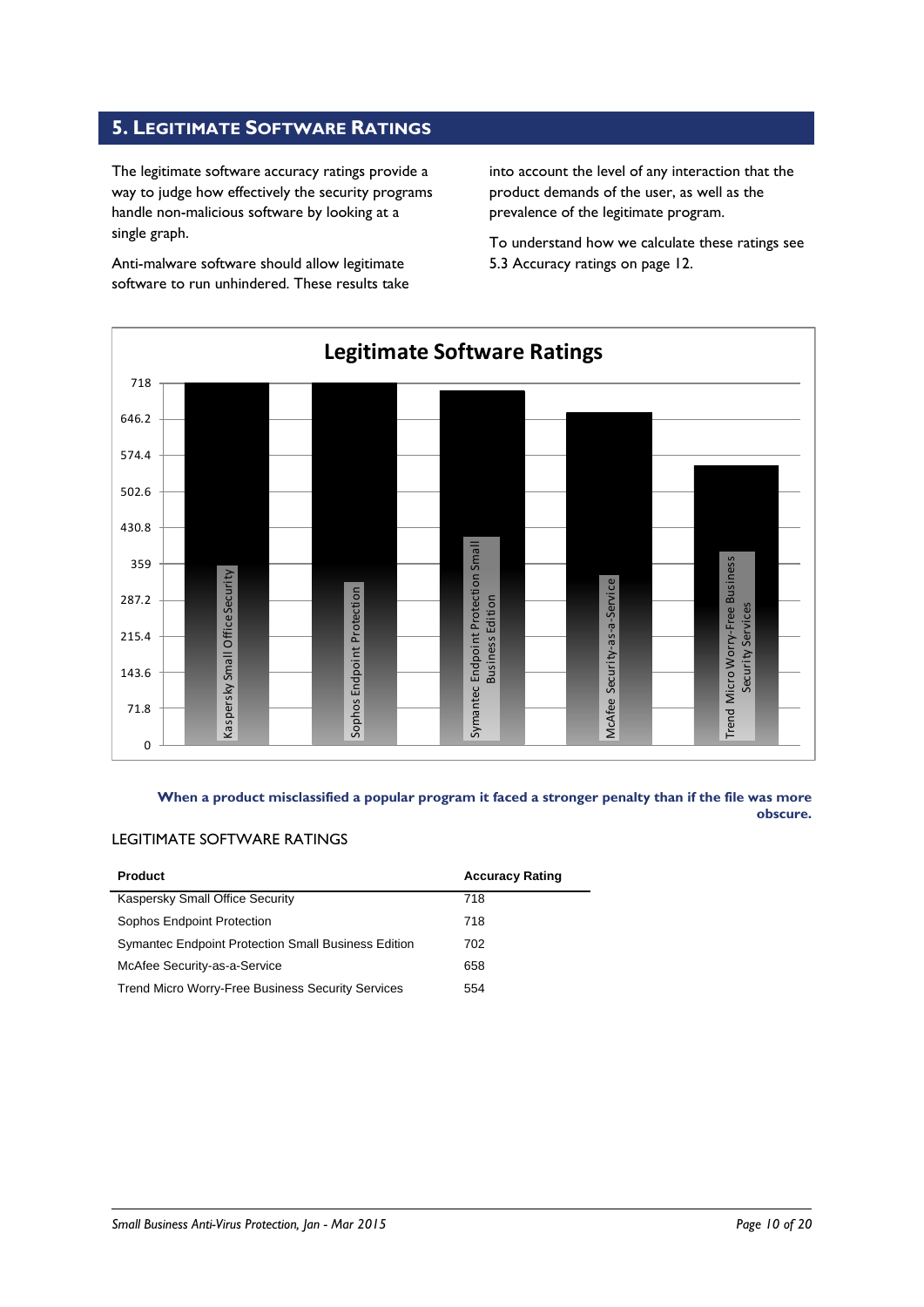### **5.1 Interaction ratings**

A security product needs to be able to protect the system from threats, while allowing legitimate software to work properly. When legitimate software is misclassified as malware a false positive is generated.

In an effort to protect the system some security products will ask the user questions when it encounters software that it is not certain is either fully legitimate or definitely malware.

When measuring how effective each product is we take into account all of the likely outcomes, whether the product allows, blocks or asks different types of questions. In each case a score is allocated.

A product gains top marks if it allows legitimate software to install without requiring the user to answer questions or otherwise interact. It loses points the more interaction is required and the less accurately it behaves.

If a product actually generates a genuine false positive (e.g. "software is malicious") it is penalized heavily.

The results grid below shows the most likely possibilities, along with some outcomes that could only happen if a product was not working properly (e.g. A5 – Object is safe but is blocked automatically).

#### **Interaction**

|             |                             | <b>None</b><br>(allowed) |        | Click to allow Click to allow/block Click to block<br>(default allow) (no recommendation) (default block) (blocked) |        | None   |   |
|-------------|-----------------------------|--------------------------|--------|---------------------------------------------------------------------------------------------------------------------|--------|--------|---|
|             | Object is safe              |                          | 1.5    |                                                                                                                     |        |        | A |
| ∘           | Object is unknown           |                          |        | 0.5                                                                                                                 |        | $-0.5$ | B |
| <u>ថ្ងៃ</u> | Object is not classified    |                          | 0.5    | O                                                                                                                   | $-0.5$ | $-1$   |   |
| Classif     | <b>Object is suspicious</b> | 0.5                      |        | $-0.5$                                                                                                              | $-1$   | $-1.5$ | D |
|             | Object is unwanted          |                          | $-0.5$ | $-1$                                                                                                                | $-1.5$ | $-2$   | Е |
|             | <b>Object is malicious</b>  |                          |        |                                                                                                                     | $-2$   | $-2$   |   |
|             |                             |                          |        |                                                                                                                     |        |        |   |

**Top marks to products that are accurate; those that ask too many questions or are overly suspicious are penalized.**

### LEGITIMATE SOFTWARE INCIDENTS

| Product                                                    | Interaction    | <b>Total</b> |
|------------------------------------------------------------|----------------|--------------|
| Trend Micro Worry-Free Business Security Services          | None (blocked) | 13           |
| McAfee Security-as-a-Service                               | None (blocked) |              |
| <b>Symantec Endpoint Protection Small Business Edition</b> | None (blocked) |              |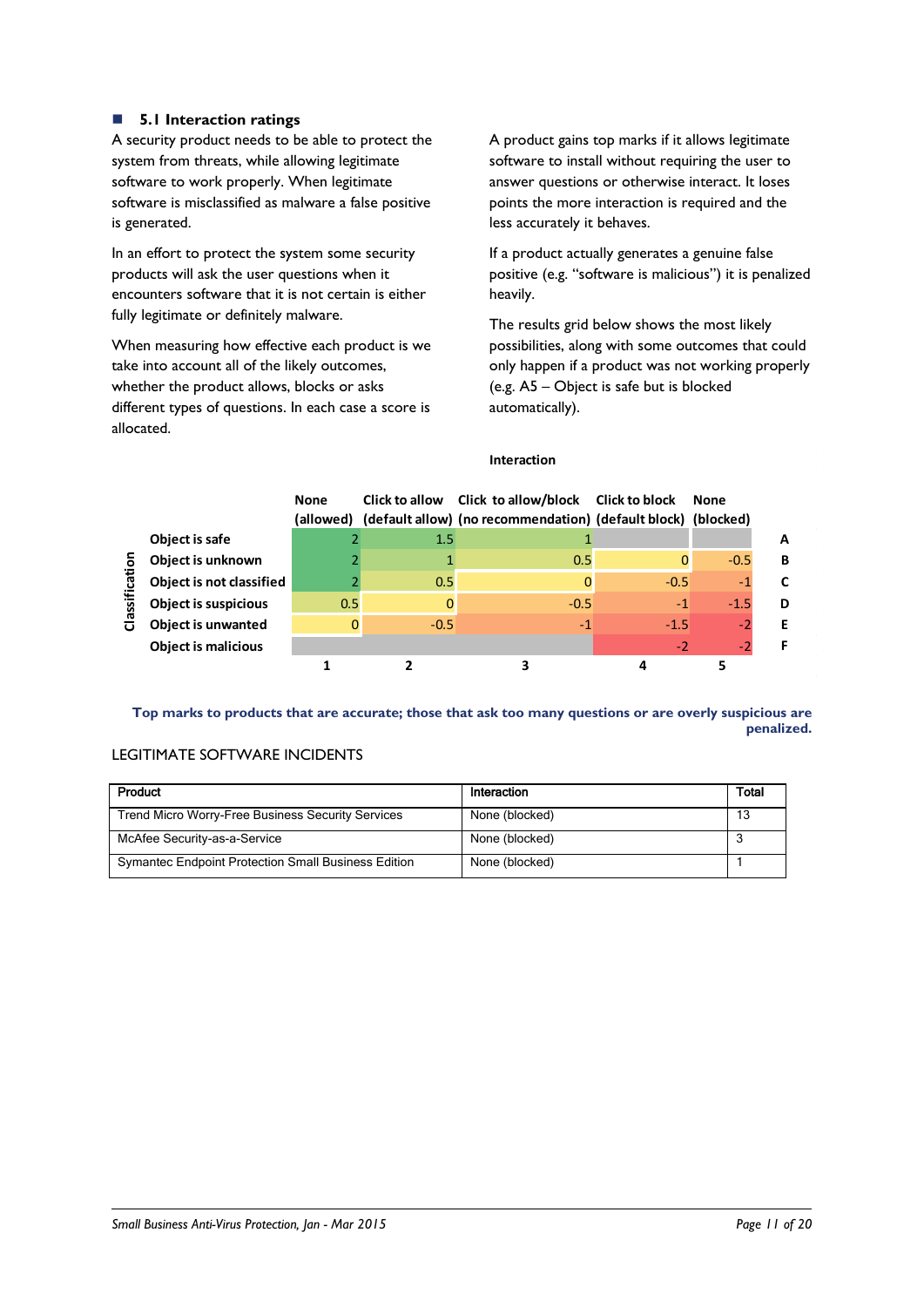### **5.2 Prevalence ratings**

The prevalence of each piece of software is significant. If a security product interferes with common applications then the situation is more serious than if it does so with rare ones. That said, it is usually expected that anti-malware programs should not interfere with any legitimate software.

The programs selected for the legitimate software testing were organized into five groups:

Very High Impact; High Impact; Medium Impact; Low Impact; and Very Low Impact.

The table below shows the relative importance of each group expressed as a numerical value. A Very High Impact application is ranked as being five times more significant than a Very Low Impact program.

### LEGITIMATE SOFTWARE PREVALENCE RATING MODIFIERS

| Impact category  | Rating modifier |
|------------------|-----------------|
| Very High Impact | 5               |
| High Impact      | 4               |
| Medium Impact    | 3               |
| Low Impact       | 2               |
| Very Low Impact  |                 |

These categories were attributed to software programs based on their individual weekly download numbers as reported by third-party download sites including Download.com at the time of testing.

Files were downloaded from their original sources, excluding third-party download sites, such as Download.com, wherever possible. This was to reduce the chances that the software had been altered in any way, perhaps having potentially unwanted add-ons included with the installer.

The presence of potentially unwanted add-ons transforms the legitimate software into a product that could be blocked or altered justifiably by antimalware software. As such they are not suitable for this legitimate software test.

The ranges for these categories, in terms of weekly downloads, are recorded in the table Legitimate Software Prevalence Categories.

### LEGITIMATE SOFTWARE PREVALENCE CATEGORIES

| Impact category  | Prevalence       |
|------------------|------------------|
| Very High Impact | >20,000          |
| High Impact      | $1,000 - 20,000$ |
| Medium Impact    | $100 - 999$      |
| Low Impact       | $25 - 99$        |
| Very Low Impact  | < 25             |

### ■ 5.3 Accuracy ratings

The legitimate software accuracy ratings are calculated by multiplying together the interaction and prevalence ratings.

> *accuracy rating = number of programs x (interaction rating x prevalence rating)*

For example, if a product allows 10 legitimate, Medium Impact programs to install without any interference then its rating would be calculated like this:

$$
\begin{aligned} \text{accuracy rating} &= 10 \times (2 \times 3) \\ &= 60 \end{aligned}
$$

This formula creates the impact-weighted accuracy ratings used in the graph 5. Legitimate Software Ratings on page 10.

### **5.4 Distribution of impact categories**

Products that scored highest were the most accurate when handling the legitimate applications used in the test.

The best theoretical score possible is 1,000, while the worst would be -1,000 (assuming that all applications were classified as Very High Impact).

In fact the distribution of applications in the impact categories was not restricted only to Very High Impact. The table below shows the true distribution:

### LEGITIMATE SOFTWARE CATEGORY FREQUENCY

| <b>Prevalence Rating</b> | Frequency |
|--------------------------|-----------|
| Very High Impact         | 26        |
| High Impact              | 38        |
| Medium Impact            | 16        |
| Low Impact               | 9         |
| Very Low Impact          | 11        |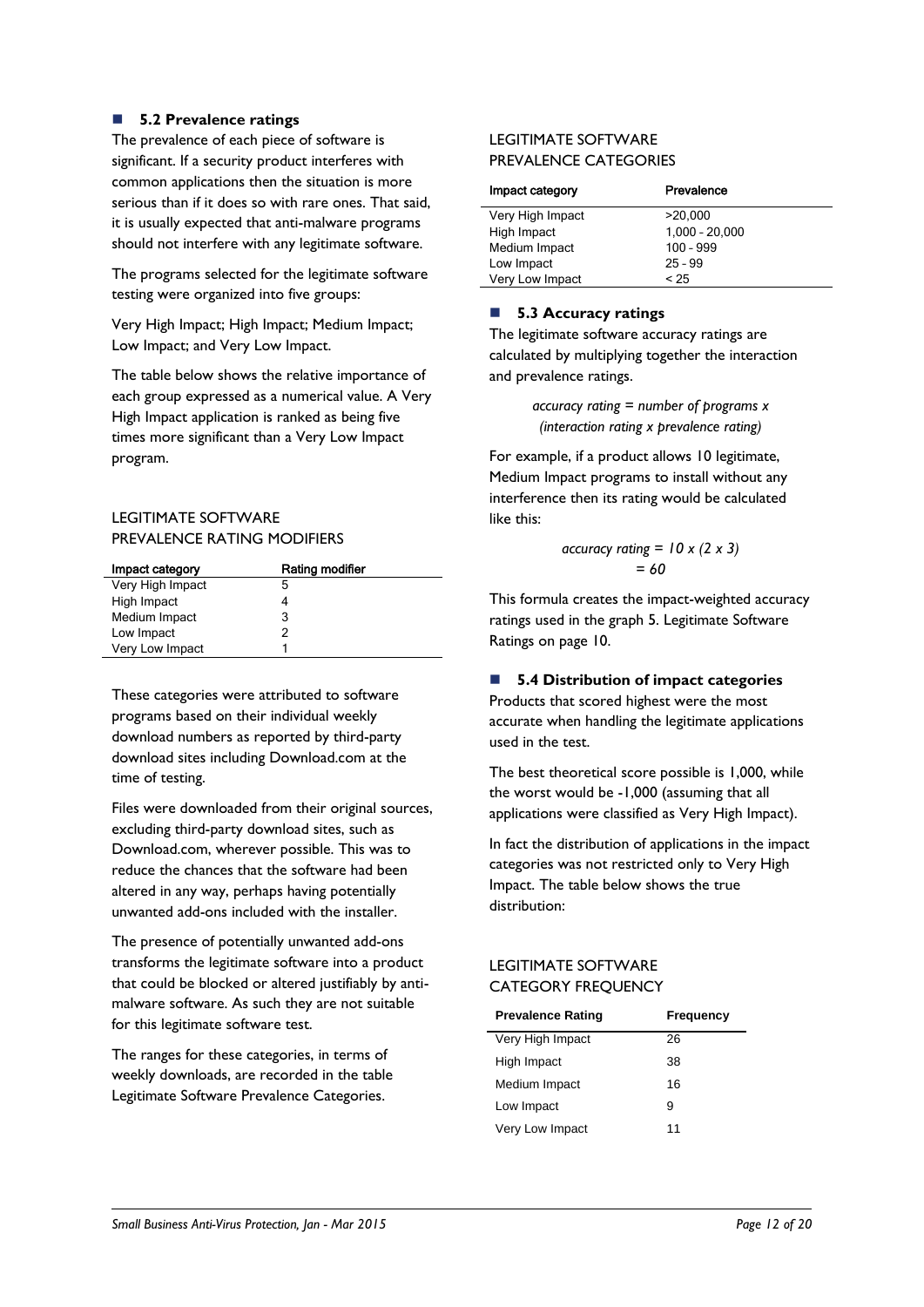# <span id="page-12-0"></span>**6. THE TESTS**

### **6.1 The threats**

Providing a realistic user experience was important in order to illustrate what really happens when a user encounters a threat on the internet.

For example, in these tests web-based malware was accessed by visiting an original, infected website using a web browser, and not downloaded from a CD or internal test website.

All target systems were fully exposed to the threats. This means that any exploit code was allowed to run, as were other malicious files, They were run and permitted to perform exactly as they were designed to, subject to checks made by the installed security software.

A minimum time period of five minutes was provided to allow the malware an opportunity to act.

### **6.2 Test rounds**

Tests were conducted in rounds. Each round recorded the exposure of every product to a specific threat. For example, in 'round one' each of the products was exposed to the same malicious website.

At the end of each round the test systems were completely reset to remove any possible trace of malware before the next test began.

#### **6.3 Monitoring**

Close logging of the target systems was necessary to gauge the relative successes of the malware and the anti-malware software. This included recording activity such as network traffic, the creation of files and processes and changes made to important files.

#### ■ 6.4 Levels of protection

The products displayed different levels of protection. Sometimes a product would prevent a threat from executing, or at least making any significant changes to the target system.

In other cases a threat might be able to perform some tasks on the target (such as exploiting a security vulnerability or executing a malicious program), after which the security product would intervene and remove some or all of the malware.

Finally, a threat may be able to bypass the security product and carry out its malicious tasks unhindered. It may even be able to disable the security software.

Occasionally Windows' own protection system might handle a threat while the anti-virus program ignored it. Another outcome is that the malware may crash for various reasons.

The different levels of protection provided by each product were recorded following analysis of the log files.

If malware failed to perform properly in a given incident, perhaps because of the very presence of the security product, rather than any specific defending action that the product took, the product was given the benefit of the doubt and a Defended result was recorded.

If the test system was damaged, becoming hard to use following an attempted attack, this was counted as a compromise even if the active parts of the malware had eventually been removed by the product.

### ■ **6.5 Types of protection**

All of the products tested provided two main types of protection: real-time and on-demand. Real-time protection monitors the system constantly in an attempt to prevent a threat from gaining access.

On-demand protection is essentially a 'virus scan' that is run by the user at an arbitrary time.

The test results note each product's behavior when a threat is introduced and afterwards. The real-time protection mechanism was monitored throughout the test, while an on-demand scan was run towards the end of each test to measure how safe the product determined the system to be.

Manual scans were run only when a tester determined that malware had made an interaction with the target system. In other words, if the security product claimed to block the attack at the initial stage, and the monitoring logs supported this claim, the case was considered closed and a Defended result was recorded.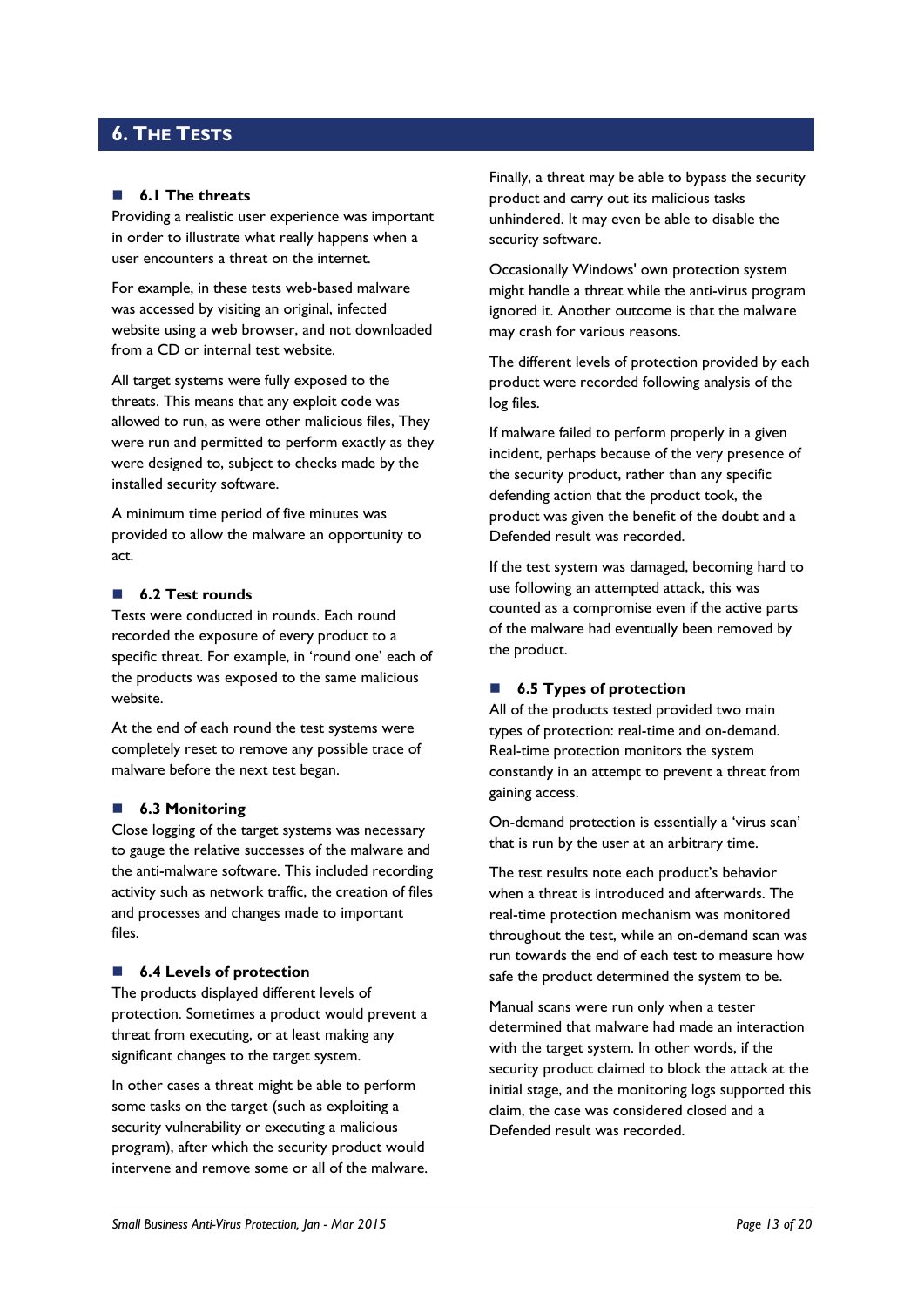# <span id="page-13-0"></span>**7. TEST DETAILS**

### **7.1 The targets**

To create a fair testing environment, each product was installed on a clean Windows 7 Professional 64-bit target system. The operating system was updated with Service Pack 1 (SP1), although no later patches or updates were applied.

We test with Windows 7 SP1 due to the high prevalence of internet threats that work with this operating system. The prevalence of these threats suggests that there are many systems with this level of patching currently connected to the internet.

At the time of testing Windows 7 was being used heavily by consumers and businesses.

According to Net Applications, which monitors the popularity of operating systems and web browsers, Windows 7 accounted for 48 per cent of the desktop operating system market. It was the market leader, with Windows XP coming a close second (29 per cent).

Windows 8 and Windows Vista came a distant third and fifth (11 per cent and three per cent) respectively<sup>1</sup>. Mac OS X came fourth.

Our aim is to test the security product and not the protection provided by keeping systems completely up to date with patches and other mechanisms. Patching will inevitably improve the security of the system and readers are advised to keep all software updated.

A selection of legitimate but vulnerable software was pre-installed on the target systems. These posed security risks, as they contained known security issues. They included versions of Adobe Flash Player, Adobe Reader and Java.

A different security product was then installed on each system. Each product's update mechanism was used to download the latest version with the most recent definitions and other elements.

Due to the dynamic nature of the tests, which were carried out in real-time with live malicious websites, the products' update systems were

<sup>1</sup> Net Market Share (Net Applications), <http://www.netmarketshare.com/>

1

allowed to run automatically and were also run manually before each test round was carried out.

The products were also allowed to 'call home' should they be programmed to query databases in real-time. Some products might automatically upgrade themselves during the test. At any given time of testing, the very latest version of each program was used.

Each target systems was a physical PC, not a virtual machine, and was connected to the internet via its own virtual network (VLAN) to avoid crossinfection of malware.

### ■ 7.2 Threat selection

The malicious web links (URLs) used in the tests were not provided by any anti-malware vendor.

They were picked from lists generated by Dennis Technology Labs' own malicious site detection system, which uses popular search engine keywords submitted to Google. It analyses sites that are returned in the search results from a number of search engines and adds them to a database of malicious websites.

In all cases, a control system (Verification Target System - VTS) was used to confirm that the URLs linked to actively malicious sites.

Malicious URLs and files are not shared with any vendors during the testing process.

### <span id="page-13-1"></span>**7.3 Test stages**

There were three main stages in each individual test:

- 1. Introduction
- 2. Observation
- 3. Remediation

During the *Introduction* stage, the target system was exposed to a threat. Before the threat was introduced, a snapshot was taken of the system. This created a list of Registry entries and files on the hard disk. The threat was then introduced.

Immediately after the system's exposure to the threat, the *Observation* stage is reached. During this time, which typically lasted at least 10 minutes, the tester monitored the system both visually and using a range of third-party tools.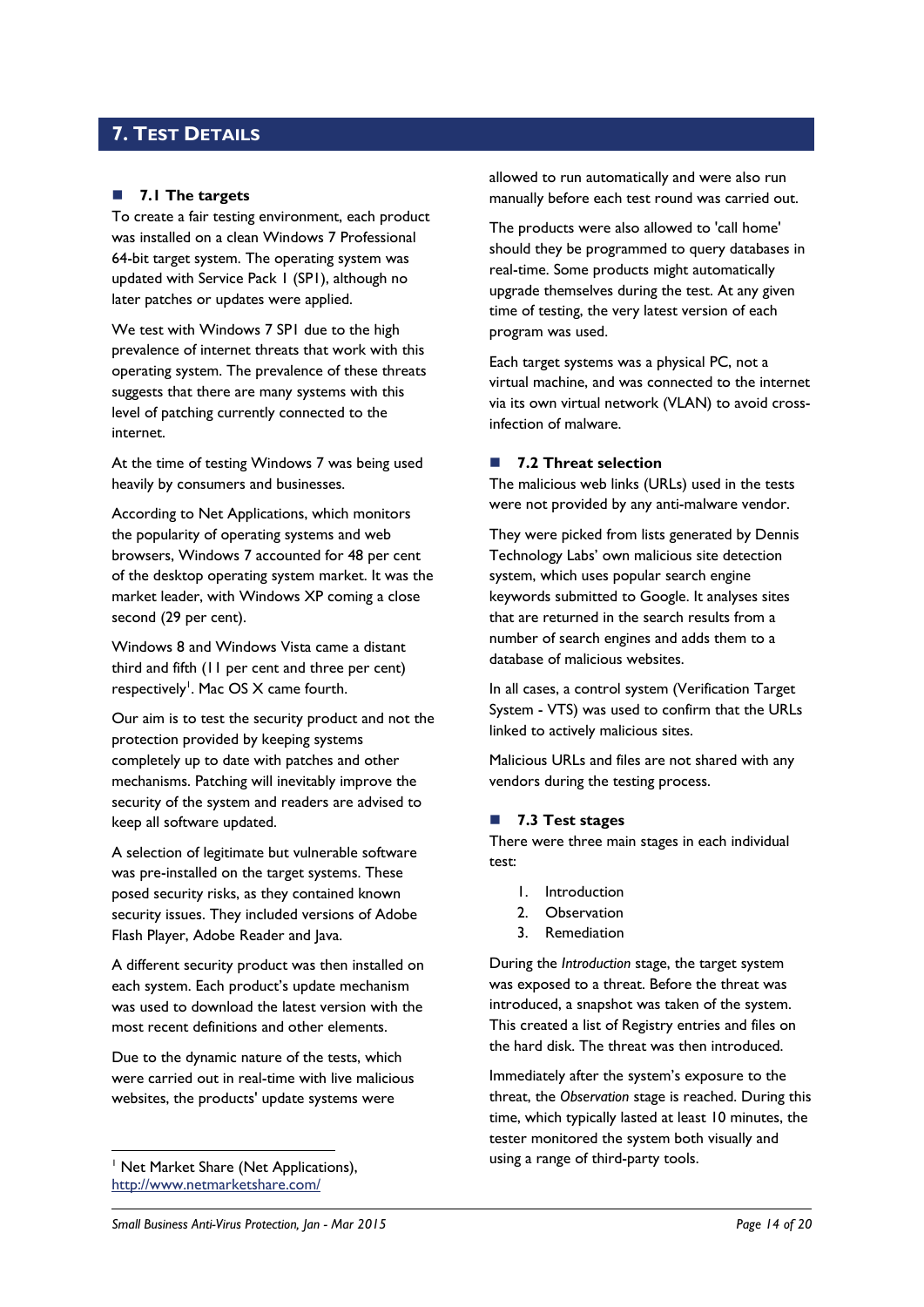The tester reacted to pop-ups and other prompts according to the directives described below (see *7.5 Observation and intervention* below.

In the event that hostile activity to other internet users was observed, such as when spam was being sent by the target, this stage was cut short.

The *Observation* stage concluded with another system snapshot. This 'exposed' snapshot was compared to the original 'clean' snapshot and a report generated. The system was then rebooted.

The *Remediation* stage is designed to test the products' ability to clean an infected system. If it defended against the threat in the *Observation* stage then we skipped it. An on-demand scan was run on the target, after which a 'scanned' snapshot was taken. This was compared to the original 'clean' snapshot and a report was generated.

All log files, including the snapshot reports and the product's own log files, were recovered from the target.

In some cases the target may become so damaged that log recovery is considered impractical. The target was then reset to a clean state, ready for the next test.

### **7.4 Threat introduction**

Malicious websites were visited in real-time using the web browser. This risky behavior was conducted using live internet connections. URLs were typed manually into the browser.

Web-hosted malware often changes over time. Visiting the same site over a short period of time can expose systems to what appear to be a range of threats (although it may be the same threat, slightly altered to avoid detection).

Also, many infected sites will only attack a particular IP address once, which makes it hard to test more than one product against the same threat.

In order to improve the chances that each target system received the same experience from a malicious web server, we used a web replay system.

When the verification target systems visited a malicious site, the page's content, including malicious code, was downloaded, stored and loaded into the replay system. When each target system subsequently visited the site, it received exactly the same content.

The network configurations were set to allow all products unfettered access to the internet throughout the test, regardless of the web replay systems.

### **7.5 Observation and intervention**

Throughout each test, the target system was observed both manually and in real-time. This enabled the tester to take comprehensive notes about the system's perceived behavior, as well as to compare visual alerts with the products' log entries.

At certain stages the tester was required to act as a regular user. To achieve consistency, the tester followed a policy for handling certain situations, including dealing with pop-ups displayed by products or the operating system, system crashes, invitations by malware to perform tasks and so on.

This user behavior policy included the following directives:

- 1. Act naively. Allow the threat a good chance to introduce itself to the target by clicking OK to malicious prompts, for example.
- 2. Don't be too stubborn in retrying blocked downloads. If a product warns against visiting a site, don't take further measures to visit that site.
- 3. Where malware is downloaded as a Zip file, or similar, extract it to the Desktop then attempt to run it. If the archive is protected by a password, and that password is known to you (e.g. it was included in the body of the original malicious email), use it.
- 4. Always click the default option. This applies to security product pop-ups, operating system prompts (including Windows firewall) and malware invitations to act.
- 5. If there is no default option, wait. Give the prompt 20 seconds to choose a course of action automatically.
- 6. If no action is taken automatically, choose the first option. Where options are listed vertically, choose the top one. Where options are listed horizontally, choose the left-hand one.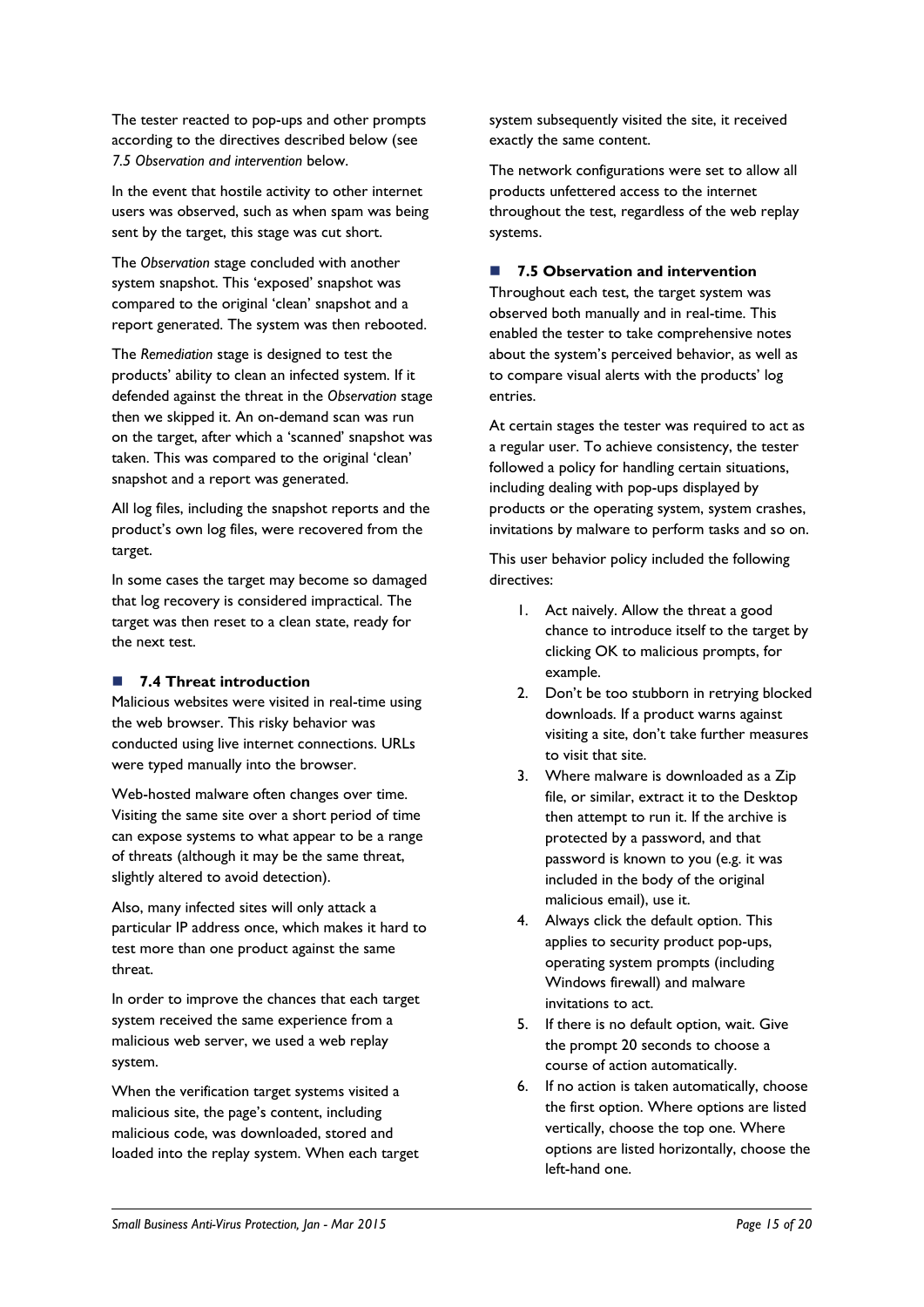### **7.6 Remediation**

When a target is exposed to malware, the threat may have a number of opportunities to infect the system. The security product also has a number of chances to protect the target. The snapshots explained in *7.3 Test stages* [on page 14](#page-13-1) provided information that was used to analyze a system's final state at the end of a test.

Before, during and after each test, a 'snapshot' of the target system was taken to provide information about what had changed during the exposure to malware. For example, comparing a snapshot taken before a malicious website was visited to one taken after might highlight new entries in the Registry and new files on the hard disk.

Snapshots were also used to determine how effective a product was at removing a threat that had managed to establish itself on the target system. This analysis gives an indication as to the levels of protection that a product has provided.

These levels of protection have been recorded using three main terms: defended, neutralized, and compromised. A threat that was unable to gain a foothold on the target was *defended* against; one that was prevented from continuing its activities was *neutralized*; while a successful threat was considered to have *compromised* the target.

A defended incident occurs where no malicious activity is observed with the naked eye or thirdparty monitoring tools following the initial threat introduction. The snapshot report files are used to verify this happy state.

If a threat is observed to run actively on the system, but not beyond the point where an ondemand scan is run, it is considered to have been neutralized.

Comparing the snapshot reports should show that malicious files were created and Registry entries were made after the introduction. However, as long as the 'scanned' snapshot report shows that either the files have been removed or the Registry entries have been deleted, the threat has been neutralized.

The target is compromised if malware is observed to run after the on-demand scan. In some cases a product might request a further scan to complete the removal. We considered secondary scans to

be acceptable, but continual scan requests may be ignored after no progress is determined.

An edited 'hosts' file or altered system file also counted as a compromise.

### **7.7 Automatic monitoring**

Logs were generated using third-party applications, as well as by the security products themselves.

Manual observation of the target system throughout its exposure to malware (and legitimate applications) provided more information about the security products' behavior.

Monitoring was performed directly on the target system and on the network.

### Client-side logging

A combination of Process Explorer, Process Monitor, TcpView and Wireshark were used to monitor the target systems. Regshot was used between each testing stage to record a system snapshot.

A number of Dennis Technology Labs-created scripts were also used to provide additional system information. Each product was able to generate some level of logging itself.

Process Explorer and TcpView were run throughout the tests, providing a visual cue to the tester about possible malicious activity on the system. In addition, Wireshark's real-time output, and the display from the web proxy (see Network logging, below), indicated specific network activity such as secondary downloads.

Process Monitor also provided valuable information to help reconstruct malicious incidents.

### Network logging

All target systems were connected to a live internet connection, which incorporated a transparent web proxy and a network monitoring system. All traffic to and from the internet had to pass through this system.

An HTTP replay system ensured that all target systems received the same malware as each other. It was configured to allow access to the internet so that products could download updates and communicate with any available 'in the cloud' servers.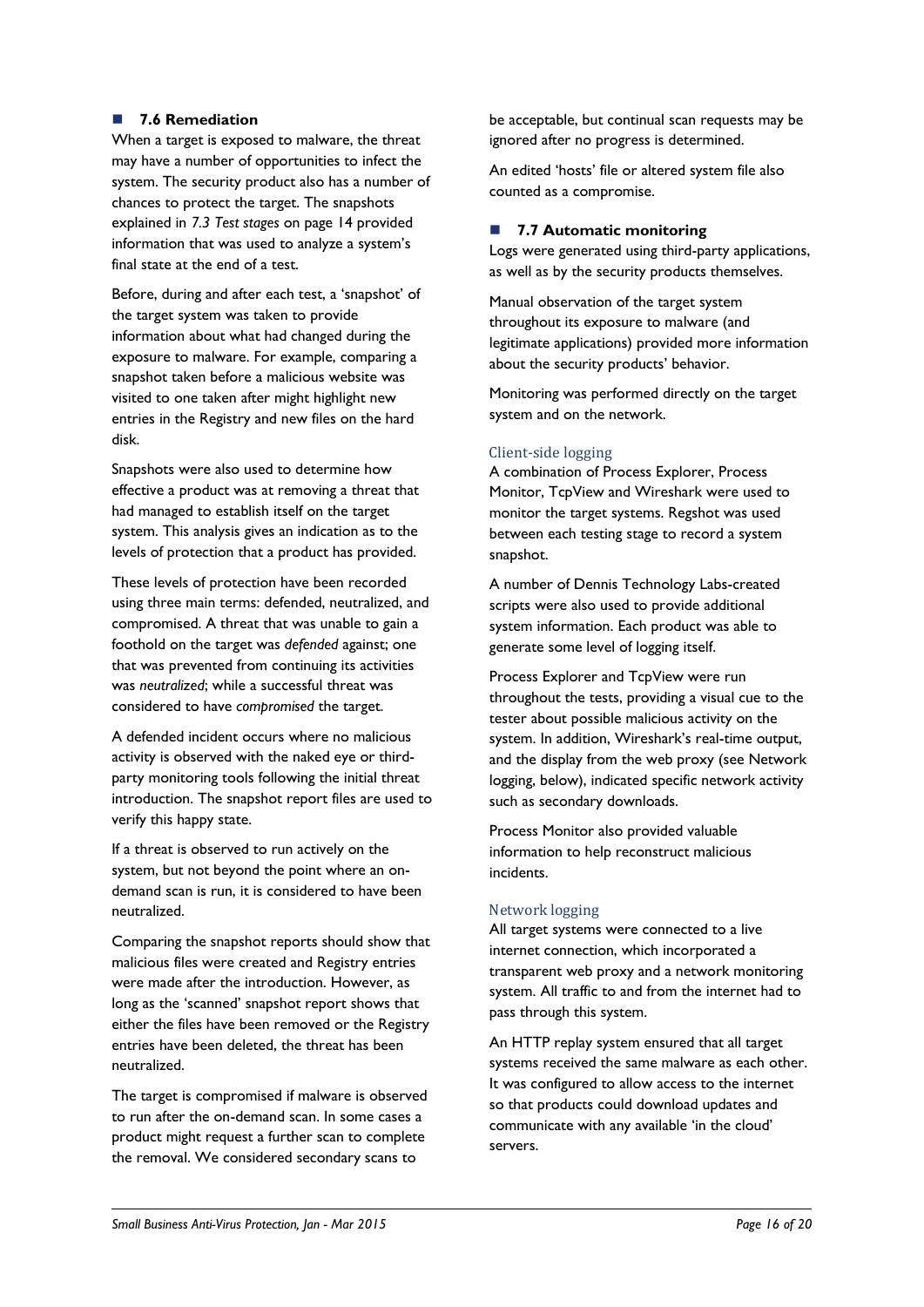### <span id="page-16-0"></span>**8. CONCLUSIONS**

### **Where are the threats?**

The threats used in this test were genuine, real-life threats that were infecting victims globally at the time that we tested the products.

The types of infected or malicious sites were varied, which demonstrates that effective anti-virus software is essential for those who want to use the web using a Windows PC.

Most threats installed automatically when a user visited the infected webpage. This infection was often invisible to a casual observer.

#### ■ Where does protection start?

There were relatively few cases of compromise in this test for most products. Most solutions blocked malware most of the time before it could run.

### **Sorting the wheat from the chaff**

Kaspersky Small Office Security and Symantec Endpoint Protection Small Business Edition scored joint highest in terms of malware protection.

Kaspersky's product gained a slightly higher protection rating because it defended against all 100 threats while Symantec's product defended against 99 and neutralized the remaining one.

Trend Micro's product had a slightly lower rating because it was compromised by one threat.

Anti-malware products need to be able to distinguish between malicious and non-malicious programs. This is where some products failed to excel and Trend Micro's product was particularly distracting and inaccurate.

Trend Micro Worry-Free Business Security Services blocked 13 programs automatically without offering users a chance to intervene.

In contrast, products from Kaspersky Lab and Sophos were 100 per cent accurate when handling legitimate software.

Overall, considering each product's ability to handle both malware and legitimate applications, the winners were Kaspersky Small Business Security, Symantec Endpoint Protection Small Business and Sophos Endpoint Protection. They win AAA awards.

### **Anti-virus is important (but not a panacea)**

This test shows that with even a relatively small sample set of 100 threats there is a significant difference in performance between the anti-virus programs. Most importantly, it illustrates this difference using real threats that attacked real computers at the time of testing.

The average protection level of the tested products is 98 per cent (see *3. Protection Scores* on page 8). This figure is much lower than some detection results typically quoted in anti-malware marketing material.

The presence of anti-malware software can be seen to decrease the chances of a malware infection even when the only sites being visited are proven to be actively malicious. That said, only two products achieved a 100 per cent protection rate, while three out of five mishandled legitimate software.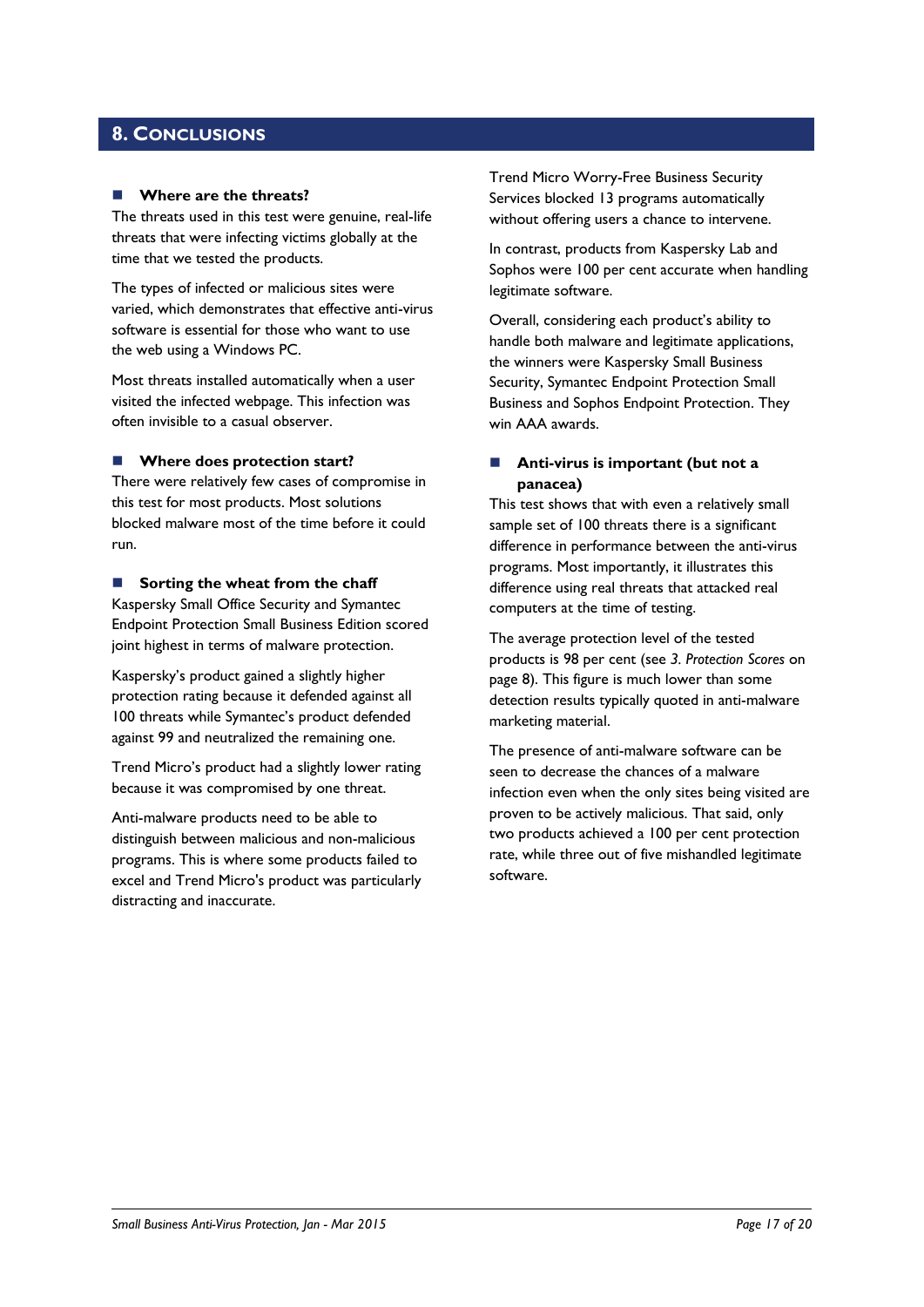# <span id="page-17-0"></span>**APPENDIX A: TERMS USED**

| Compromised            | Malware continues to run on an infected system, even after an on-demand scan.                                                                                                                                                                                                                                                     |
|------------------------|-----------------------------------------------------------------------------------------------------------------------------------------------------------------------------------------------------------------------------------------------------------------------------------------------------------------------------------|
| Defended               | Malware was prevented from running on, or making changes to, the target.                                                                                                                                                                                                                                                          |
| <b>False Positive</b>  | A legitimate application was incorrectly classified as being malicious.                                                                                                                                                                                                                                                           |
| Introduction           | Test stage where a target system is exposed to a threat.                                                                                                                                                                                                                                                                          |
| Neutralized            | Malware or exploit was able to run on the target, but was then removed by the security<br>product.                                                                                                                                                                                                                                |
| Observation            | Test stage during which malware may affect the target.                                                                                                                                                                                                                                                                            |
| On-demand (protection) | Manual 'virus' scan, run by the user at an arbitrary time.                                                                                                                                                                                                                                                                        |
| Prompt                 | Questions asked by software, including malware, security products and the operating<br>system. With security products, prompts usually appear in the form of pop-up windows.<br>Some prompts don't ask questions but provide alerts. When these appear and<br>disappear without a user's interaction, they are called 'toasters'. |
| Real-time (protection) | The 'always-on' protection offered by many security products.                                                                                                                                                                                                                                                                     |
| Remediation            | Test stage that measures a product's abilities to remove any installed threat.                                                                                                                                                                                                                                                    |
| Round                  | Test series of multiple products, exposing each target to the same threat.                                                                                                                                                                                                                                                        |
| Snapshot               | Record of a target's file system and Registry contents.                                                                                                                                                                                                                                                                           |
| Target                 | Test system exposed to threats in order to monitor the behavior of security products.                                                                                                                                                                                                                                             |
| Threat                 | A program or other measure designed to subvert a system.                                                                                                                                                                                                                                                                          |
| Update                 | Code provided by a vendor to keep its software up to date. This includes virus<br>definitions, engine updates and operating system patches.                                                                                                                                                                                       |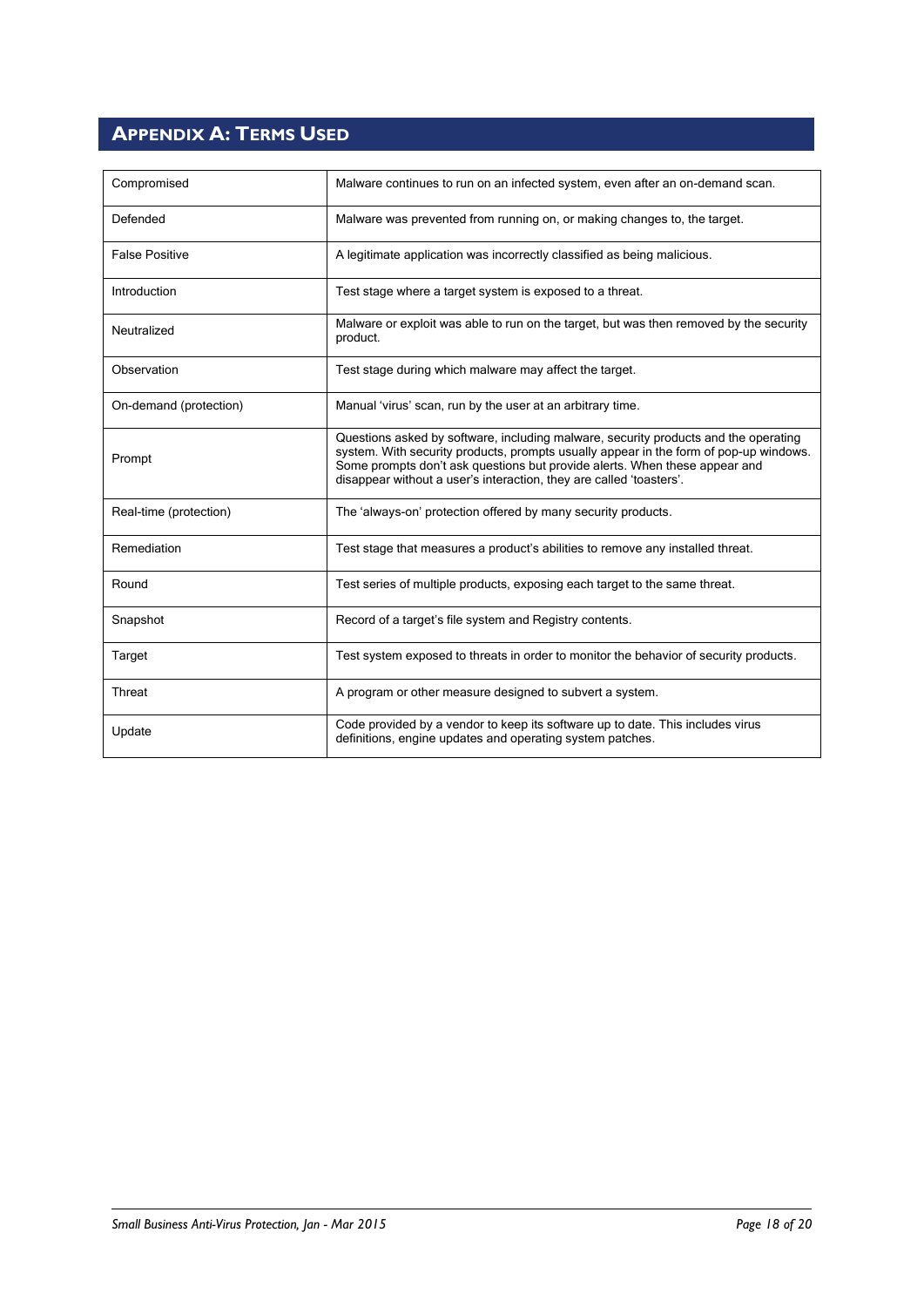# <span id="page-18-0"></span>**APPENDIX B: FAQS**

- **This test was unsponsored.**
- The test rounds were conducted between 15th January 2015 and 17th March 2015 using the most up to date versions of the software available on any given day.
- All products were able to communicate with their back-end systems over the internet.
- The products selected for this test were chosen by Dennis Technology Labs.
- Samples were located and verified by Dennis Technology Labs.
- **Products were exposed to threats within 24 hours of the same threats being verified. In practice there** was only a delay of up to three to four hours.
- **Details of the samples, including their URLs and code, were provided to partner vendors only after the** test was complete.
- The sample set comprised 100 actively-malicious URLs and 100 legitimate applications and URLs.

### Do participating vendors know what samples are used, before or during the test?

No. We don't even know what threats will be used until the test starts. Each day we find new ones, so it is impossible for us to give this information before the test starts. Neither do we disclose this information until the test has concluded.

### What is the difference between a vendor and a partner vendor?

Partner vendors contribute financially to the test in return for a preview of the results, an opportunity to challenge results before publication and the right to use award logos in marketing material. Other participants first see the results on the day of publication and may not use award logos for any purpose.

### Do you share samples with the vendors?

Partner vendors are able to download samples from us after the test is complete.

Other vendors may request a small subset of the threats that compromised their products in order for them to verify our results and further understand our methodology. The same applies to client-side logs, including the network capture files. There is a small administration fee for the provision of this service.

### What is a sample?

In our tests a sample is not simply a set of malicious executable files that runs on the system. A sample is an entire replay archive that enables researchers to replicate the incident, even if the original infected website is no longer available. This means that it is possible to reproduce the attack and to determine which layer of protection is was able to bypass. Replaying the attack should, in most cases, produce the relevant executable files. If not, these are usually available in the client-side network capture (pcap) file.